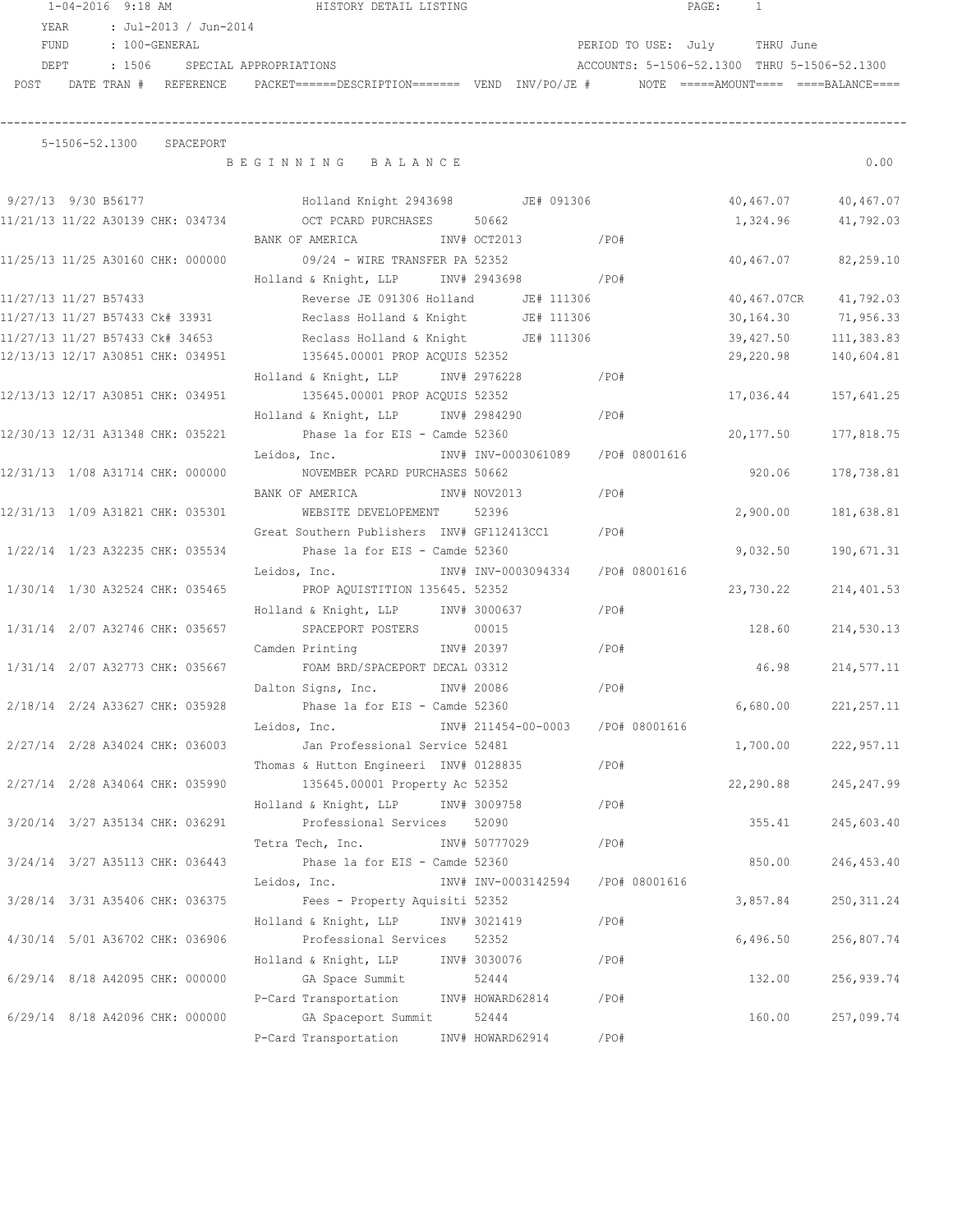|                               | $1 - 04 - 2016$ |             | 9:18 AM                             |                                            | HISTORY DETAIL LISTING         |                       |             |                                 |      | PAGE: | $\mathfrak{D}$ |                                      |
|-------------------------------|-----------------|-------------|-------------------------------------|--------------------------------------------|--------------------------------|-----------------------|-------------|---------------------------------|------|-------|----------------|--------------------------------------|
| YEAR                          |                 |             | : Jul-2013 / Jun-2014               |                                            |                                |                       |             |                                 |      |       |                |                                      |
| FUND                          |                 |             | : 100-GENERAL                       |                                            |                                |                       |             | PERIOD TO USE:                  |      | Julv  | THRU June      |                                      |
| DEPT                          |                 | : 1506      |                                     | SPECIAL APPROPRIATIONS                     |                                |                       |             | ACCOUNTS: 5-1506-52.1300        |      |       |                | THRU 5-1506-52.1300                  |
| POST                          |                 | DATE TRAN # | REFERENCE                           | PACKET======DESCRIPTION======= VEND        |                                |                       | INV/PO/JE # |                                 | NOTE |       |                | $====AMO$ UNT $==$ $===BA$ LANCE==== |
|                               | 5-1506-52.1300  |             | SPACEPORT                           |                                            |                                | $*$ ( CONTINUED ) $*$ |             |                                 |      |       |                |                                      |
|                               |                 |             | 6/30/14 8/13 A41759 CHK: 038463     |                                            | Website developement-Spa 52396 |                       |             |                                 |      |       | 1,450.00       | 258,549.74                           |
|                               |                 |             |                                     | Great Southern Publishers TNV# GF112413CC2 |                                |                       |             | /PO#                            |      |       |                |                                      |
|                               |                 |             | 6/30/14 8/13 A41760 CHK: 038463     |                                            | Website Developement-Spa 52396 |                       |             |                                 |      |       | 1,450.00       | 259,999.74                           |
|                               |                 |             |                                     | Great Southern Publishers INV# GF112413CC3 |                                |                       |             | /PO#                            |      |       |                |                                      |
|                               |                 |             | 6/30/14 8/13 A41761 CHK: 038463     |                                            | Logo Development-Spacepo 52396 |                       |             |                                 |      |       | 200.00         | 260,199.74                           |
|                               |                 |             |                                     | Great Southern Publishers INV# LM061114CCI |                                |                       |             | /PO#                            |      |       |                |                                      |
|                               |                 |             | 6/30/14 12/02 B67380 HOLLAND & KNIG |                                            | Prof Svcs thru 04-14           |                       | JE# 061479  |                                 |      |       | 1,417.50       | 261,617.24                           |
|                               |                 |             | =============                       | ACCOUNT TOTAL                              | DB:                            | 302,084.31            | CR:         | 40,467.07CR                     |      |       |                |                                      |
| $x-x-x-x-x-x-x-x-x-x-x-x-x-x$ |                 |             |                                     | 000 ERRORS IN THIS REPORT!                 |                                |                       |             | $x-x-x-x-x-x-x-x-x-x-x-x-x-x+x$ |      |       |                |                                      |

| ** REPORT TOTALS **        | $---$ DEBITS $---$ | $---$ CREDITS $---$ |
|----------------------------|--------------------|---------------------|
| BEGINNING BALANCES:        | 0.00               | 0.00                |
| REPORTED ACTIVITY:         | 302,084.31         | 40,467.07CR         |
| ENDING BALANCES:           | 302,084.31         | 40,467.07CR         |
| TOTAL FUND ENDING BALANCE: | 261, 617.24        |                     |
|                            |                    |                     |